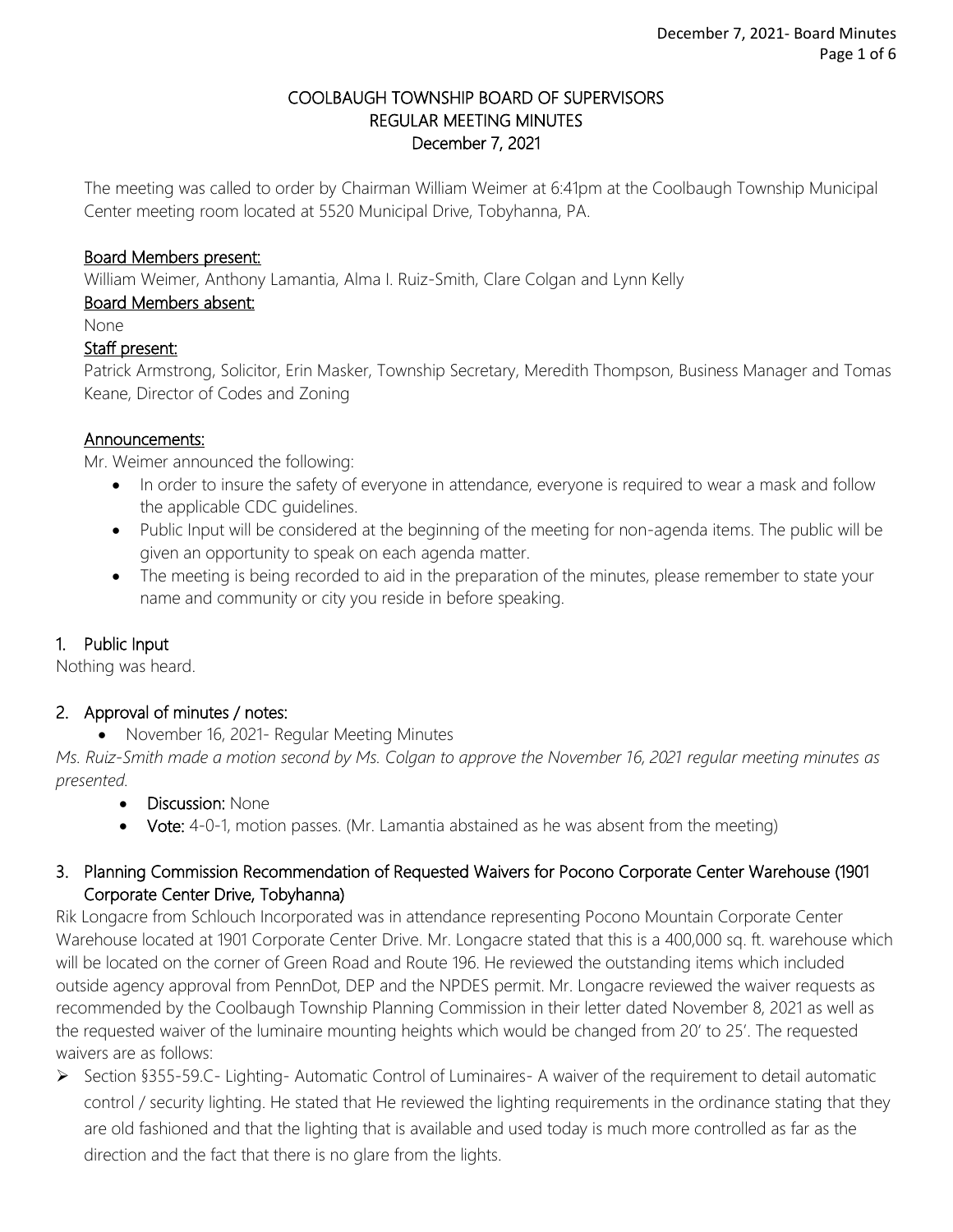- ➢ Section §355-72.A.8- Preliminary Building Plans: A waiver to the requirement to provide preliminary building plans. Mr. Longacre stated that these building plans will be provided based on the tenant needs and wants. They will be provided for the building permitting process.
- ➢ Sections §355-72.A.9- Site Sign: Size, Height and Orientation: A waiver to the requirement to specify the site sign size, height and orientation. He stated that this is also driven by the tenant stating that there are multiple locations that would be ideal for signage at the site and stated that the tenant will decide where they would like there signage which will be in accordance with the township zoning ordinance.
- ➢ Sections §355-57.b, C.2.a, C.2.d, C.2.f, C.3, E.3, F, H, and I: Waiver of the requirements of certain sections of the landscaping and buffer planting requirements for Pocono Mountain Corporate Center Warehouse Land Development Plan. (Recommended at the October 5<sup>th</sup> meeting, still outstanding). Mr. Longacre reviewed the trees types and placement stating that there are also trees that are already in place which will not be removed. He stated that since this plan was submitted, the township revised their landscaping ordinance therefore some of these items that are being waived are in fact in compliance with the revised ordinance requirements. The overflow parking shown on the plan will be graded, stating that it may or may not be constructed depending on the tenant.
- $\triangleright$  §355-58 & 59. The illumination intensities indicated on the exterior lighting plan are acceptable, but they are based on luminaire mounting heights of 25' rather than the 20' maximum height permitted by the Ordinance He reviewed the lighting requirements in the ordinance stating that they are old fashioned and that the lighting that is available and used today is much more controlled as far as the direction and the fact that there is no glare from the lights.
	- Discussion: Ms. Ruiz-Smith stated that she has concerns with waiving the requirements for the signage, stating that the sign at a gas station became an issue in the past and our hands were tied. Mr. Keane stated that the waiver will not relieve the developer from having to meet the township zoning ordinance, they will still need to comply and this will be reviewed before any permits are issued. He stated that this happens a lot as the tenant is not determined when the development is taking place. Solicitor Oettinger stated that this is a waiver of the SALDO relating to showing the sign on the plan and does not affect the zoning ordinance. Ms. Kelly asked about the lighting ordinance waiver request, asking if the lights that are on the Route 196 side of the building will leave the site and interfere with or distract the drivers on Route 196. Mr. Longacre stated that the lighting will not leave the site stating that there is also quite a distance between the building and Route 196. The closest corner is 150' from Route 196 and the other corner is approximately 200' back from Route 196. Ms. Kelly asked about the wetlands that are located on the property being advised that there is a small pocket that holds water runoff from the Green Road, he reviewed the runoff rates and water quality requirements, stating that they included this in their DEP permit and after it was reviewed it was determined that it was so miniscule that it should be removed from the permit. Ms. Kelly asked about the comment that references the runoff to a neighboring property being advised that the water runs off to a stream and stated that the additional information was provided to the Conservation District at which point it was determined that there was no impact to the neighboring property. Ms. Kelly asked if there will be additional signage on Route 196 for trucks that are misled by their GPS and end up on Route 196, being advised that the traffic study was completed and determined that there were no safety concerns and that no signage was required on Route 196.

*\*\*Meeting was recessed at 7:00pm in order to hold the public hearing. Meeting was called back to order at 7:06pm\*\**

Ms. Kelly asked about the comment on the guiderails, being advised that there will be guiderails which will be in the site triangle, he stated that Mr. Kresge had wanted to see guiderails installed farther down due to the slope, but it is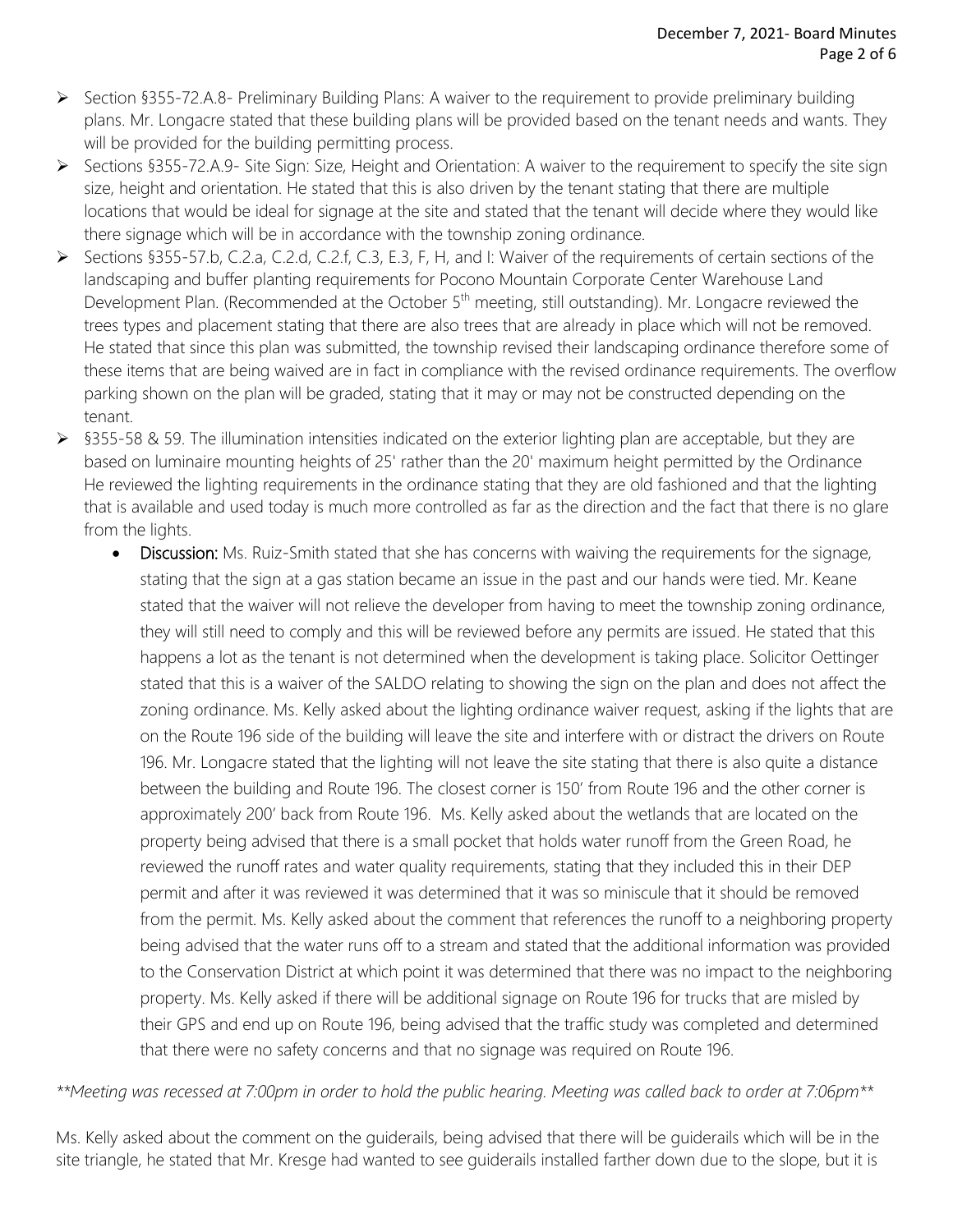currently awaiting review and determination by Penndot. Mr. Weimer asked if he will be putting guiderails in anyway and was advised that he will be and showed the location. T. Fox asked if there is a tenant in place and asked why a warehouse would be built with no tenant committed and stated that there are empty warehouses now. Ms. Ruizsmith stated that this is a 2-3 year process and stated that once the warehouse is built the tenants will come in and commit to the location and then provide directive as to how they want the building subdivided and set up. Ms. Kelly asked if there is a tenant in the Lot 28 warehouse being advised that there is. He stated that it is a company associated with IKEA-Sweden and furniture related. Ms. Kelly asked if this is also a LERTA property, being advised that it is as is Lot 28. Mr. Longacre stated that if anyone would like to tour the building at lot 28, he can set it up. Ms. Ruiz-Smith stated she would like to. Mr. Longacre stated that it would also be beneficial for the fire department and EMS to tour the building in case they are ever called there, they would be familiar with the setup.

*Ms. Ruiz-Smith made a motion second by Ms. Colgan to approve the Planning Commission recommendation of waivers dated November 8, 2021 for Pocono Mountain Corporate Center Warehouse located at 1901 Corporate Center Drive, Tobyhanna* to include the waiver of the landscaping requirements from the previous recommendation dated September 14, 2021.

• Discussion: Ms. Masker asked if the list of approved waivers should include the waiver for the luminary height from 20' to 25' as the Planning Commission did not have any objections to this and it is something that the Board would need to consider.

*Motion was amended to include the waiver of the luminary height requirement allowing the increase from 20' to 25' as outlined in Township Engineer, Russell Kresge's letter dated November 1, 2021 as comment number 5.* 

- Discussion: None
- Vote: All in favor, motion passes.

# 4. Planning Commission Recommendation of Conditional Approval of Pocono Mountain Corporate Center Warehouse (1901 Corporate Center Drive, Tobyhanna)

The Board reviewed the comments listed in Township Engineer, Russell Kresge's review letter dated November 1, 2021 with Mr. Longacre stating that some of the comments will be addressed with the new submission that was provided since this letter as well as the fact that they are still working through the outside agency approvals and the comments about the approval of waivers from the township have now been addressed this evening through the Board's approvals. Ms. Kelly stated that the Board could require a developer to do a community impact study and suggested that the Board start requiring these in the future. Mr. Longacre stated that he came to the Board with a sketch plan to determine what waivers would be required and to get comments from the Board. He stated that should the Board require a community impact study, the guidelines for that study would need to be set and provided to the developers in advance. He stated that the submission to the MCCD and DEP are the same as the studies that you are looking to require and are much more detailed. Ms. Kelly stated that she would like the Board to consider making the community environmental impact study a requirement moving forward. Mr. Weimer asked Solicitor Oettinger to speak with Solicitor Armstrong about discussing this with our Township Engineer, Russell Kresge to come up with a list of requirements.

*Ms. Kelly made a motion second by Ms. Colgan to grant conditional approval to the Land Development Plan for Pocono Mountain Corporate Center Warehouse conditioned on addressing all comments in Township Engineer, Russell Kresge's review letter dated November 1, 2021, obtaining all outside agency approvals, approval of all waivers requested and providing all agreements and financial security as required.* 

- **Discussion: None**
- Vote: All in favor, motion passes.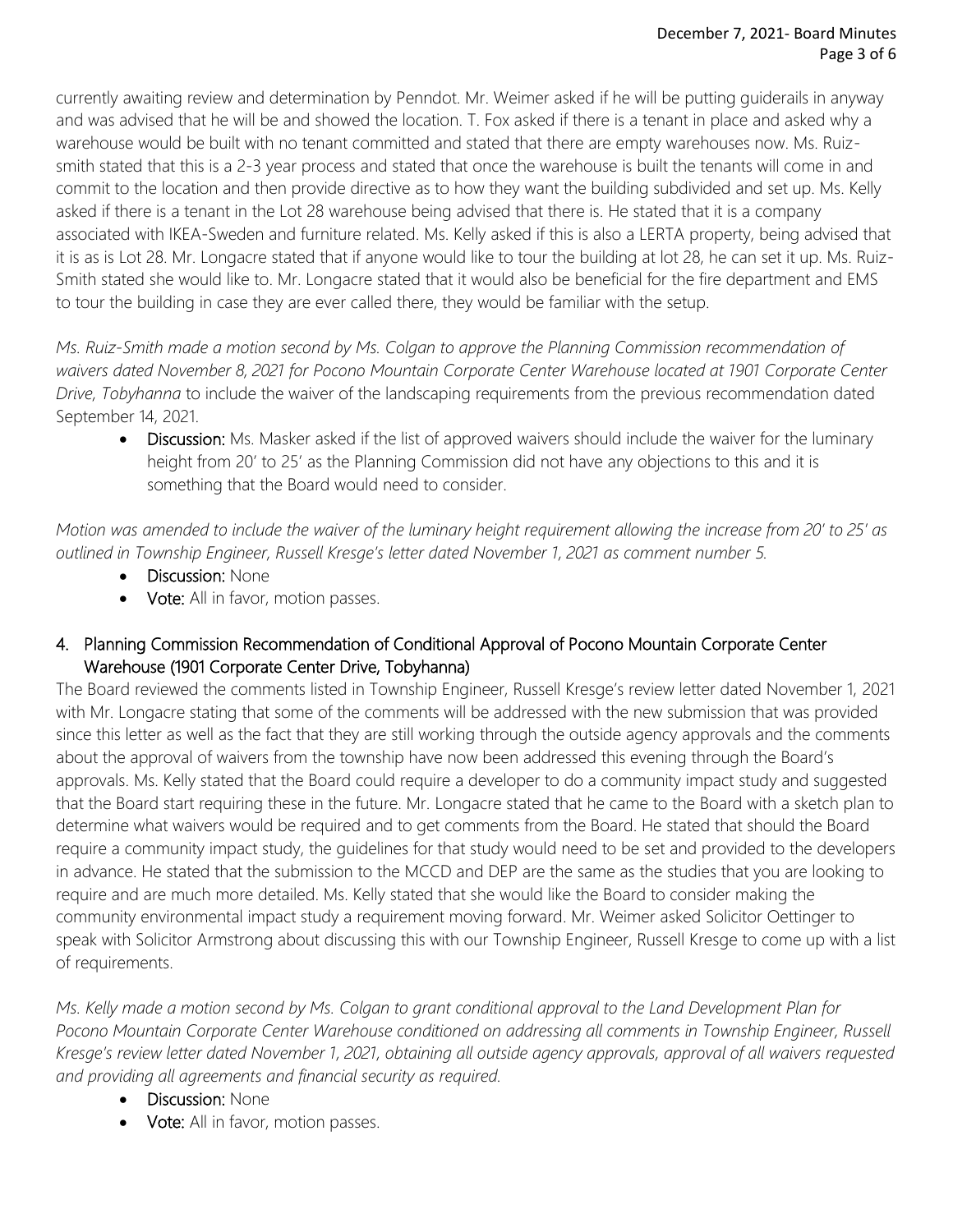## 5. Request for Release of Financial Security for Pocono Transcrete, Inc. Land Development Plan in the Amount of \$19,614.00 (Belmont Avenue)

*Ms. Kelly made a motion second by Mr. Weimer to Authorize the Release of Financial Security for Pocono Transcrete, Inc. Land Development Plan in the Amount of \$19,614.00 (Belmont Avenue)*

- Discussion: None
- Vote: All in favor, motion passes.
- 6. Adoption of Ordinance #146-2021: An Ordinance Amending Chapter 350 of the Code of Ordinances of Coolbaugh Township by Prohibiting Improvements and/or Personal Property from Being Placed Within the Public Right-of-Way; and Amending Chapter 375 of the Code of Ordinances of Coolbaugh Township by Authorizing the Issuance of Citation for Violations of Chapter 375, Adding to and Updating the Snow Emergency Route Designations, and Adding Additional Locations Where Parking is Prohibited

*Mr. Weimer made a motion second by Ms. Ruiz-Smith to Adopt Ordinance #146-2021: An Ordinance Amending Chapter 350 of the Code of Ordinances of Coolbaugh Township by Prohibiting Improvements and/or Personal Property from Being Placed Within the Public Right-of-Way; and Amending Chapter 375 of the Code of Ordinances of Coolbaugh Township by Authorizing the Issuance of Citation for Violations of Chapter 375, Adding to and Updating the Snow Emergency Route Designations, and Adding Additional Locations Where Parking is Prohibited*

- Discussion: None
- Vote: All in favor, motion passes.
- 7. Discussion on Possible Conflict of Interest: Attorney Nick Haros Representation of Center Rock Realty in Preparation of a Stormwater Maintenance Agreement (Ray Price)

Solicitor Oettinger stated that in his opinion this would not be a conflict of interest stating that Attorney Haros represents the Township in matters relating to the Wastewater Treatment Plant and will now be representing a client that is preparing a Stormwater Maintenance Agreement for a property in the Township.

*Ms. Kelly made a motion second by Ms. Ruiz-Smith to Waive the Appearance of a Conflict of Interest for Attorney Nick Haros in the preparation of the Stormwater Maintenance Agreement for Center Rock Realty (Ray Price).*

- Discussion: None
- Vote: All in favor, motion passes.

# 8. Authorization to Purchase an Emergency Management Trailer in Amount of \$8,067.47

*Ms. Kelly made a motion second by Ms. Ruiz-Smith to Authorize the Purchase of the Emergency Management Trailer in the Amount of \$8,067.47 from Trailer Corner in Taylor, PA as per their quote dated December 2, 2021.* 

• Discussion: Ms. Masker asked the Board to consider amending their motion to include who is authorized to sign the documents on behalf of the township and who will be picking it up as this information needs to be provided to the company in advance.

*Ms. Kelly amended her motion and Ms. Ruiz-Smith her second to Authorize Tomas Keane to sign any documents*  relating to this purchase on behalf of the Township and to pickup the trailer.

- Discussion: Ms. Ruiz-Smith asked if Mr. Keane will be picking the trailer up with his personal vehicle being advised that he will be picking it up with a township truck.
- Vote: All in favor, motion passes.

# 9. Joseph Rogan- Inclusion in Group Health, Dental and Vision Insurance Coverage

Mr. Weimer read the statement provided by incoming Supervisor Joseph Rogan that he will be included on the Township Health, Dental and Vision Insurance. No other action was necessary.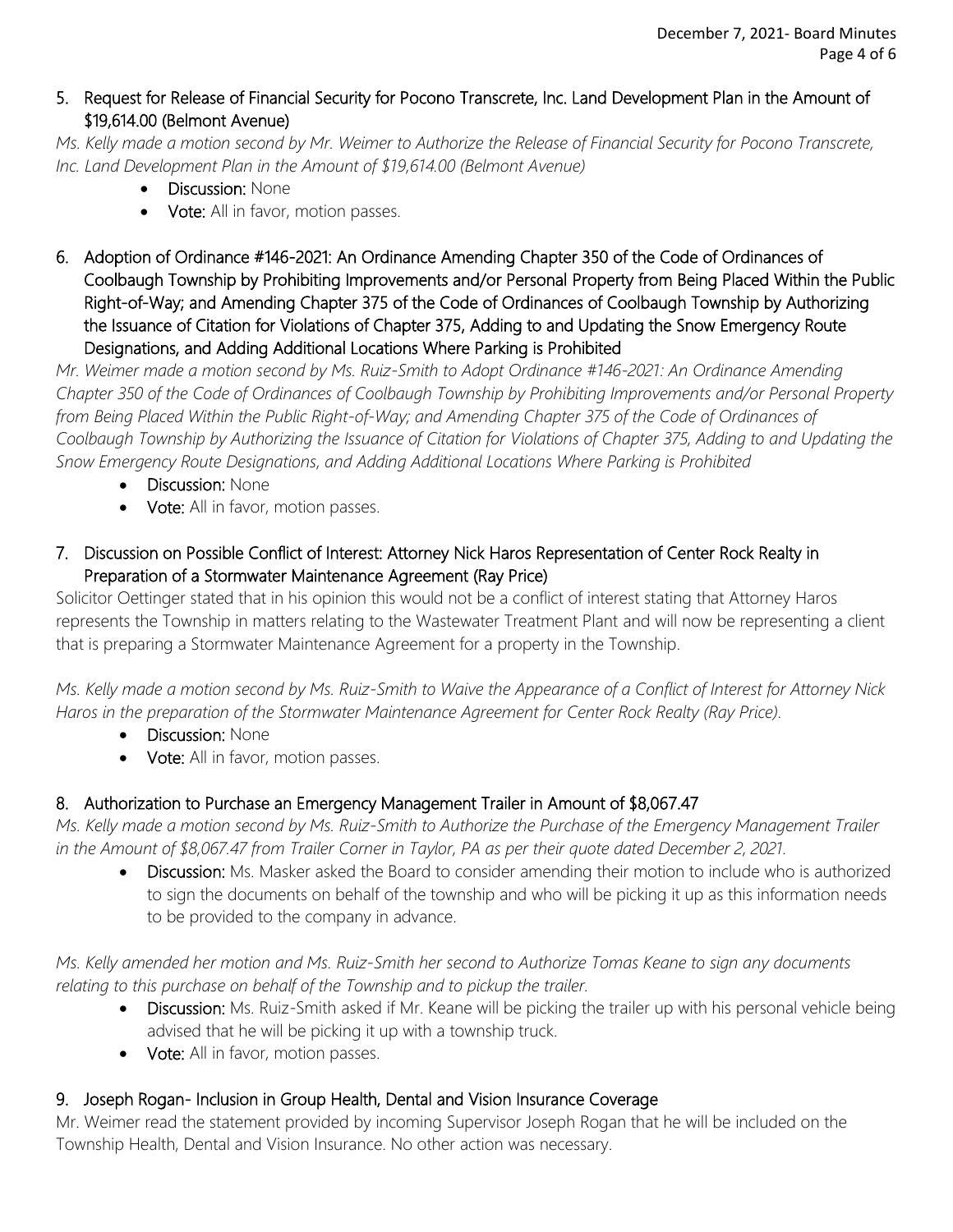## 10. Request for Release of Tax Funds in the Amount of \$20,000.00 for the Coolbaugh Township Volunteer Fire Company for the Kitchen Remodeling Project

*Ms. Colgan made a motion second by Ms. Kelly to Authorize the Request of Tax Funds in the Amount of \$20,000.00 for the Coolbaugh Township Kitchen Remodeling Project to Purchase Appliances.*

- Discussion: Ms. Ruiz-Smith stated that when we did our budget, we were able to allocate money for 2022 which is also for the kitchen remodeling project, will this money now be left over. Mr. Keane sated that we will still need to complete the remodeling project which would include the electrical, sheetrock and other items, this money is simply for the purchase of appliances. Ms. Colgan made Mr. Keane aware that there is a three-bay sink with one part as a dishwasher that may be a good option. She will provide the information to Mr. Keane.
- Vote: 4-0-1, motion passes. (Mr. Weimer abstained as he is the Chief of the Fire Company)

## 11. Authorization for Ms. Thompson and Mr. Weimer to Spec out a Diesel Tahoe for Emergency Management Vehicle and Order the Vehicle within the Amount Budgeted (\$46,000.00 Truck Purchase+\$11,000.00 for Upfitting)

*Ms. Colgan made a motion second by Ms. Ruiz-Smith to Authorize Ms. Thompson and Mr. Weimer to Spec out a Diesel Tahoe for Emergency Management Vehicle and Order the Vehicle within the Amount Budgeted.*

- Discussion: Mr. Weimer stated that this was budgeted to be purchased this year, but there was a shortage of vehicles and advised the Board that this will likely take 6-8 months to come in. He stated that should the cost of the vehicle be more than what was budgeted, he will bring it back to the Board for approval before ordering it. D. Pope asked what is wrong with current the truck with Mr. Weimer stating that the truck does not meet the requirements that it was tasked for and stated that DPW has been using it and it will go to them when it is replaced.
- Vote: All in favor, motion passes.

### 12. Business Manager Comments/Updates

Ms. Thompson updated the Board on the DEP 904 grant stating that the process has been a little slower this year than it has in the past. The land appraisal for the offset of the cost of the match is still on track. Ms. Thompson will provide updates to the Board as they become available.

Ms. Thompson stated that we received a request from Benchmark Civil Engineers on behalf of Jaindl Equities and Lance Mirkin requesting a will serve letter for public sewer at the properties near the Township. She stated that at this point we are unable to service these locations without rerate and expansion of the WWTP facility. She stated that Mr. Kavitski was able to expedite a meeting with the DEP which will be held on Monday and stated that he believes that having the interested developer may work in favor of our request for the rerate. She stated that at this point she will respond to the developer that we are unable to provide the service at this time but leave the door open for conversation moving forward.

### 13. Solicitor Oettinger Comments/Updates

Solicitor Oettinger requested a brief executive session following the meeting for litigation.

| 14. Current obligations    |               |
|----------------------------|---------------|
| General Fund               | \$361,065.46  |
| Escrow                     | 1,397.00      |
| Sewer Fund                 | 7,735.01      |
| <b>Total Disbursements</b> | \$ 370,197.47 |